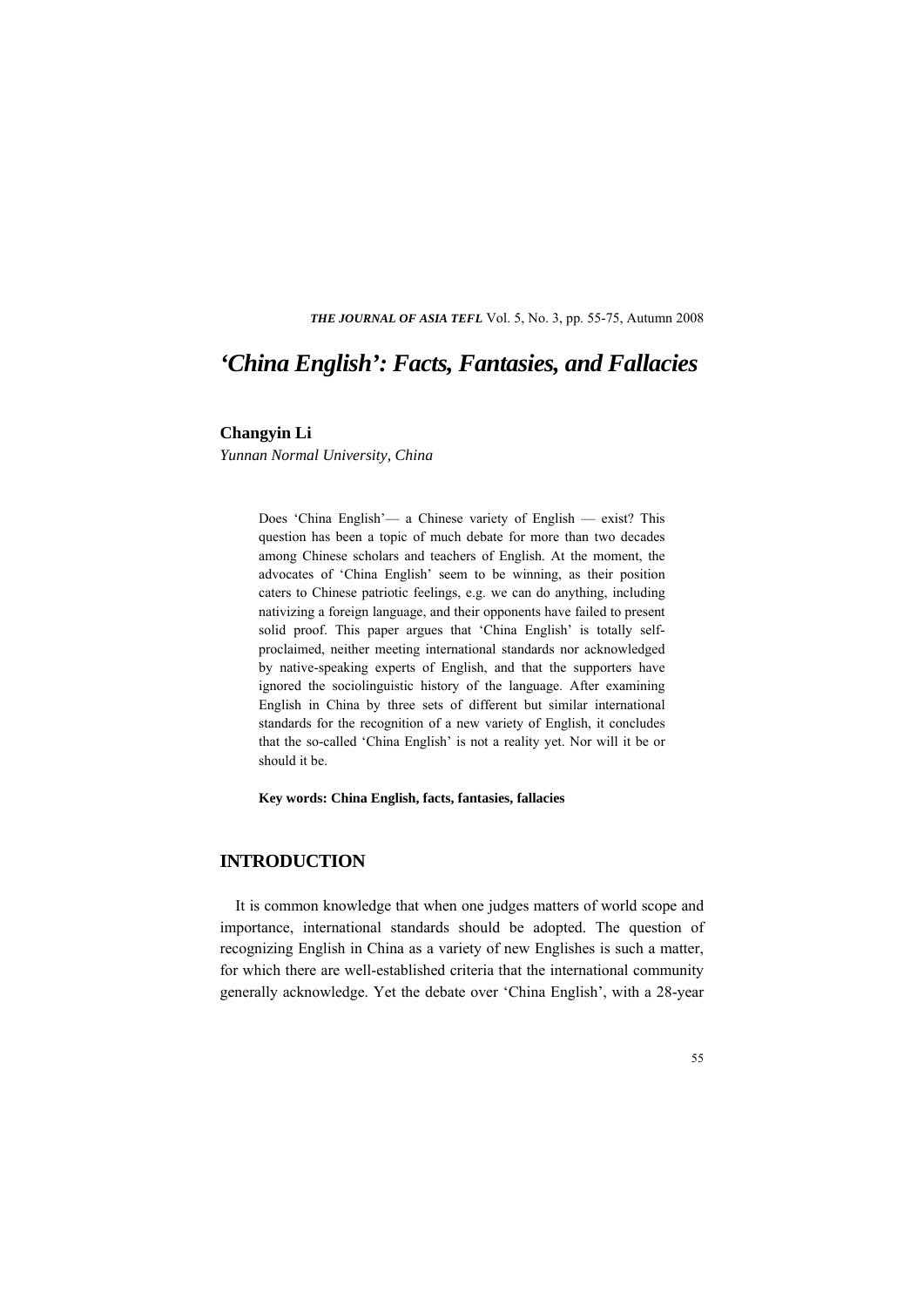history since Ge Chuangui coined the term in 1980 (cf. Jiang, 2003), is characterized by the diversity of definitions and standards, which more often than not are the results of personal experiments, observations and speculations. Some of the advocates of 'China English', in their enthusiasm to advance the cause, bend linguistic facts and ignore historical lessons in order to present a more eloquent argument. Consequently, some of their conclusions are so erroneously grounded that they verge on absurdity. At this point, as the campaign seems to be gathering some momentum, it is imperative that facts are reiterated, fantasies discussed and fallacies exposed.

### **FACTS: Does 'China English' Exist?**

Many will not hesitate to answer 'Yes'. They speak of 'China English' as if it was already a mature variety of English that is waiting to be recognized by an unsympathetic world. For example, Wei and Fei (2003) discuss the three stages that English in China has gone through, the third stage being 'a more recent indigenization that has resulted in a variety known as both *Chinese English* and, more recently (with a subtle change of emphasis), *China English*' (p. 42). For Wang, 'China English is real' (1991, p. 3). Jiang (2003) is positive that 'there is already something called Chinese or Sinicized English, or China English' (p. 6). Cui (2006) holds a similar view, claiming that 'China English' is 'a variety on its own right' (p. 41), though she modifies it later by making the contradictory statement that 'China English has been integrated into the family of world Englishes, of which it is becoming a variety' (p. 43).

Notably, most advocates of 'China English' have one thing in common: they have their own definitions of 'China English' or no definition at all. For Wei and Fei (2003), 'China English' is simply 'English as used in China' (p. 42), whereas for Hu (2005), it is 'the form of English that most Chinese end up using' (p. 31). Others define 'China English' more elaborately and hence more concretely. According to Li Wenzhong, for example, "China English is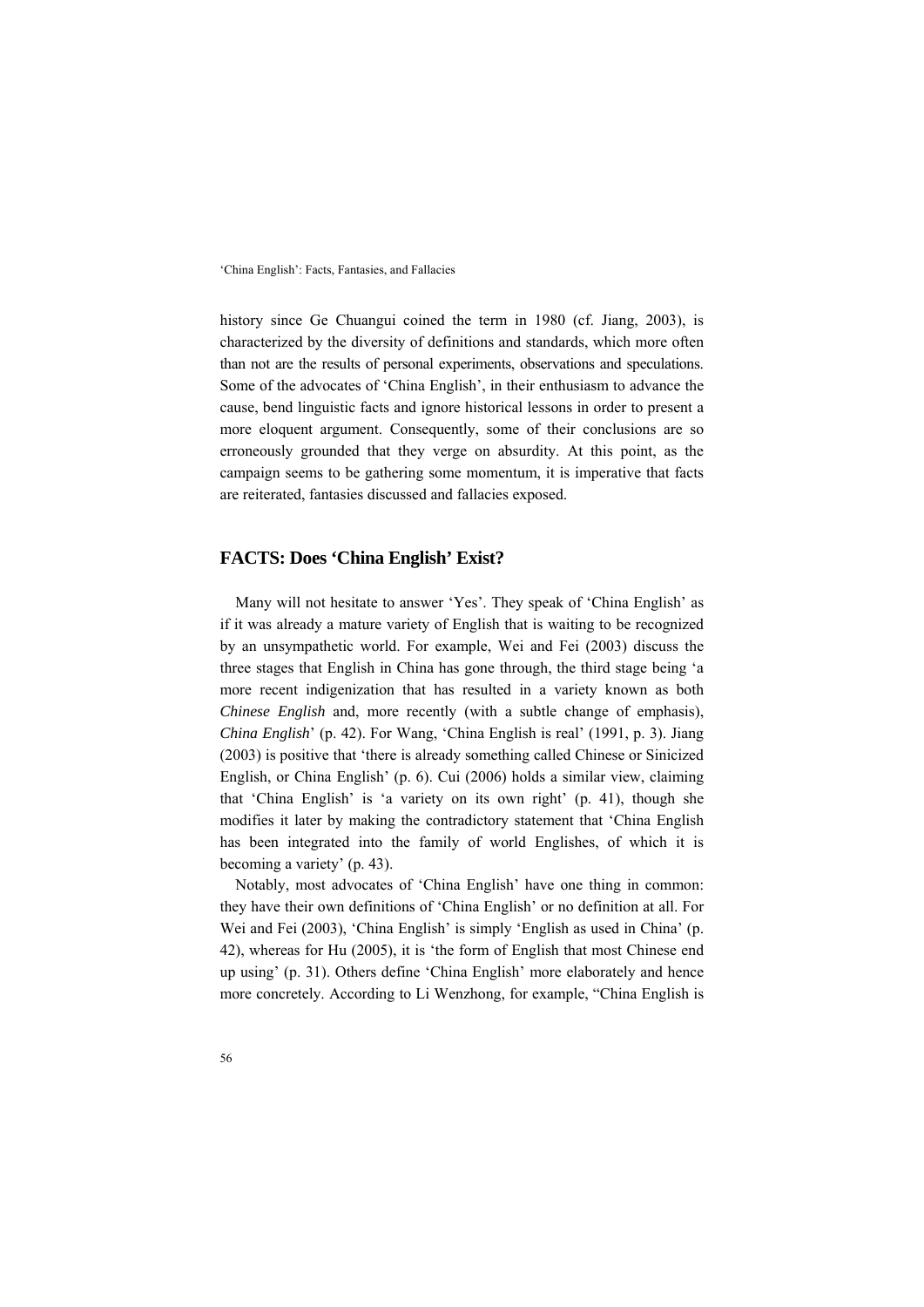based on a standard English, expresses Chinese culture, has Chinese characteristics in lexis, sentence structure and discourse but does not show any L1 interference" (cited in Kirkpatrick & Xu, 2002, p. 269). Whatever their definitions, however, these advocates seem to be unaware of the existence of international criteria for a new variety of English when they assert that 'China English' is already one or becoming one. As such, their 'declaration of independence' is self-proclaimed, unendorsed by individuals and organizations with the expertise in and authority over the English language. Prominent native-speaking scholars of English are reluctant to participate in the debate over 'China English' among Chinese teachers and scholars of English, whether in its major arena in China, mostly in Chinese, or on the international forum, e.g. in such specialized journals as *World Englishes* and *English Today*. They even avoid, unless in quotation, such ambitious and ambivalent labels as 'China English' and 'Chinese English' when referring to the subject and use the more descriptive and objective term 'English in China' instead. This attitude unmistakably conveys an unwillingness to authorize the claim that 'China English' is a new variety. When Tom McArthur (2006) wants his readers to know that 'I have never argued (explicitly or implicitly) that English is being nativized in China' (p. 2), the implication is clear enough: China English is not yet a new variety. The key thing here is nativization, a fundamental stage in the development of a recognizable localized dialect. Thus the international silence on the topic should not be interpreted as a sign of prejudice on the part of the Westerners against 'China English'. Rather, it is an index to the immaturity of 'China English' itself. For the acceptance and recognition of a new variety of English, like many other matters of world-wide importance, is determined by established international standards and criteria in the field, not by personal inclinations.

For a new variety of English to be recognized by the international English community, it must meet at least one of the three most cited sets of criteria proposed by Kachru (1981), Llamzon (1983), and Butler (1997, cited in Bolton, 2003) respectively.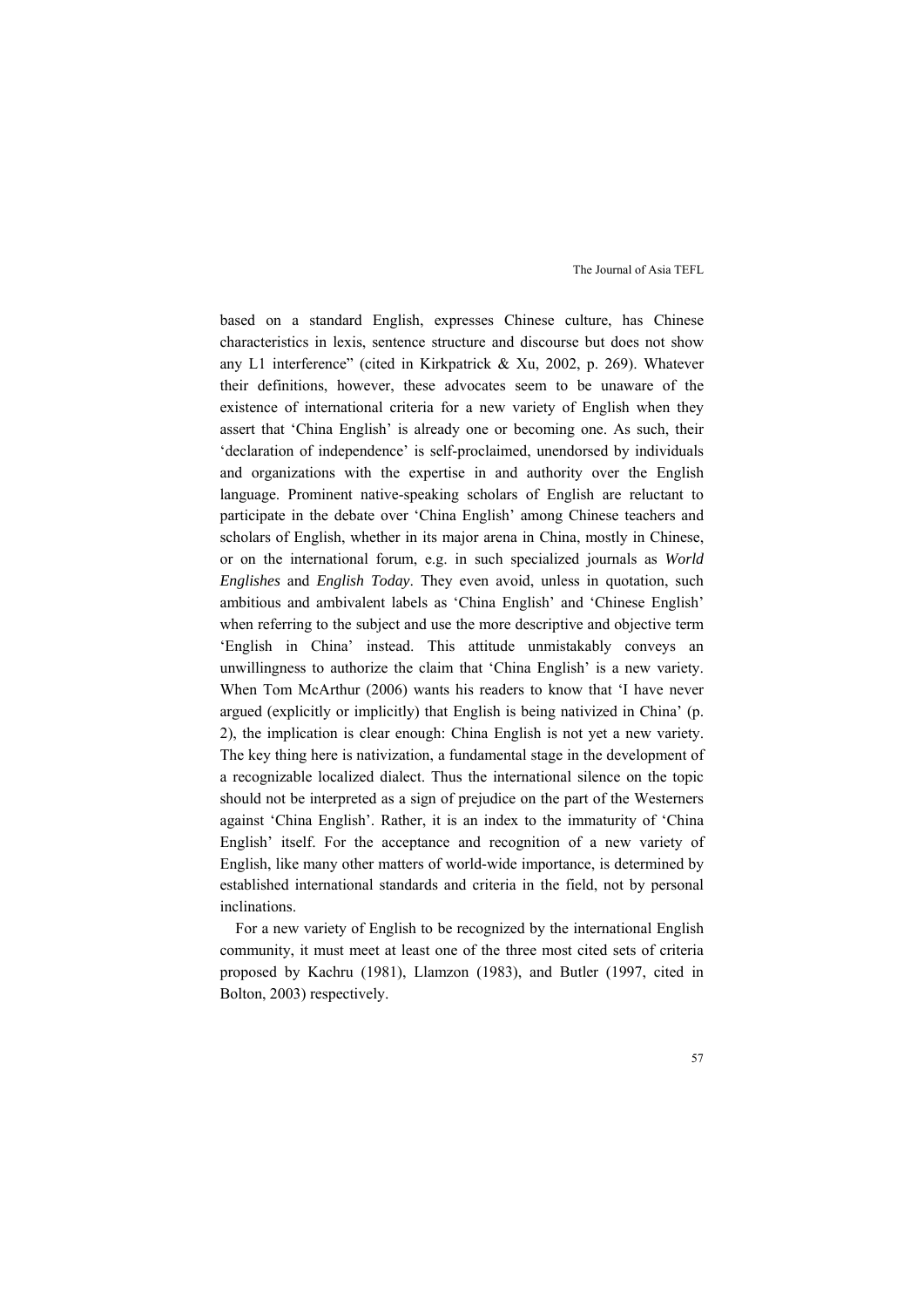By Kachru's (1981) criteria, a new variety of non-native English must perform all of the following functions:

> *Instrumental* function implies the status given to English in the educational system, in which it functions as an instrument of learning at various stages. *Regulative* function entails the use of English in, for example, the legal system and administration. *Interpersonal* function provides a clue to how a non-native language is used as a link language for effective communication between speakers of various languages, dialects, ethnic groups, and religions, thus providing a code of communication for diverse linguistic and cultural groups … *Imaginative/Innovative* function of English has resulted in the development of a large body of writing in English in different genres in various parts of the world … (pp. 19-20)

Obviously, English in China performs no *Imaginative/Innovative* or *Regulative* function. No Chinese writer writes or publishes his/her English works in China while residing there and 'until recently the history of bilingual Chinese authors writing in the language has been typically limited to those who have published their works in the United States and the United Kingdom' (Zhang, 2002, p. 305). On the other hand, English is used neither in Chinese courts nor in government administration. English plays little *Interpersonal* role in Chinese society; it is not a means of intranational communication, as it is in India, among the various nationalities in China or within any one of them, although it acts as lingua franca among the international groups who work in China, e.g. Germans, Americans, Japanese, and French people. If two Chinese are talking in English, chances are that they are practicing their spoken English. In other words, there is no real need for them to speak English: Mandarin is the natural choice of daily communication. In its *Instrumental* function, English is gathering importance, although here, too, its use is still very limited. It is true that English is offered as a compulsory subject or course to students from the  $3<sup>rd</sup>$  grade till doctoral years, but it is only 'used in a handful of elite schools and colleges as the language of instruction for some subjects' (Yang, 2006, p. 8). It is reported that '[t]he Ministry of Education has asked those Chinese universities under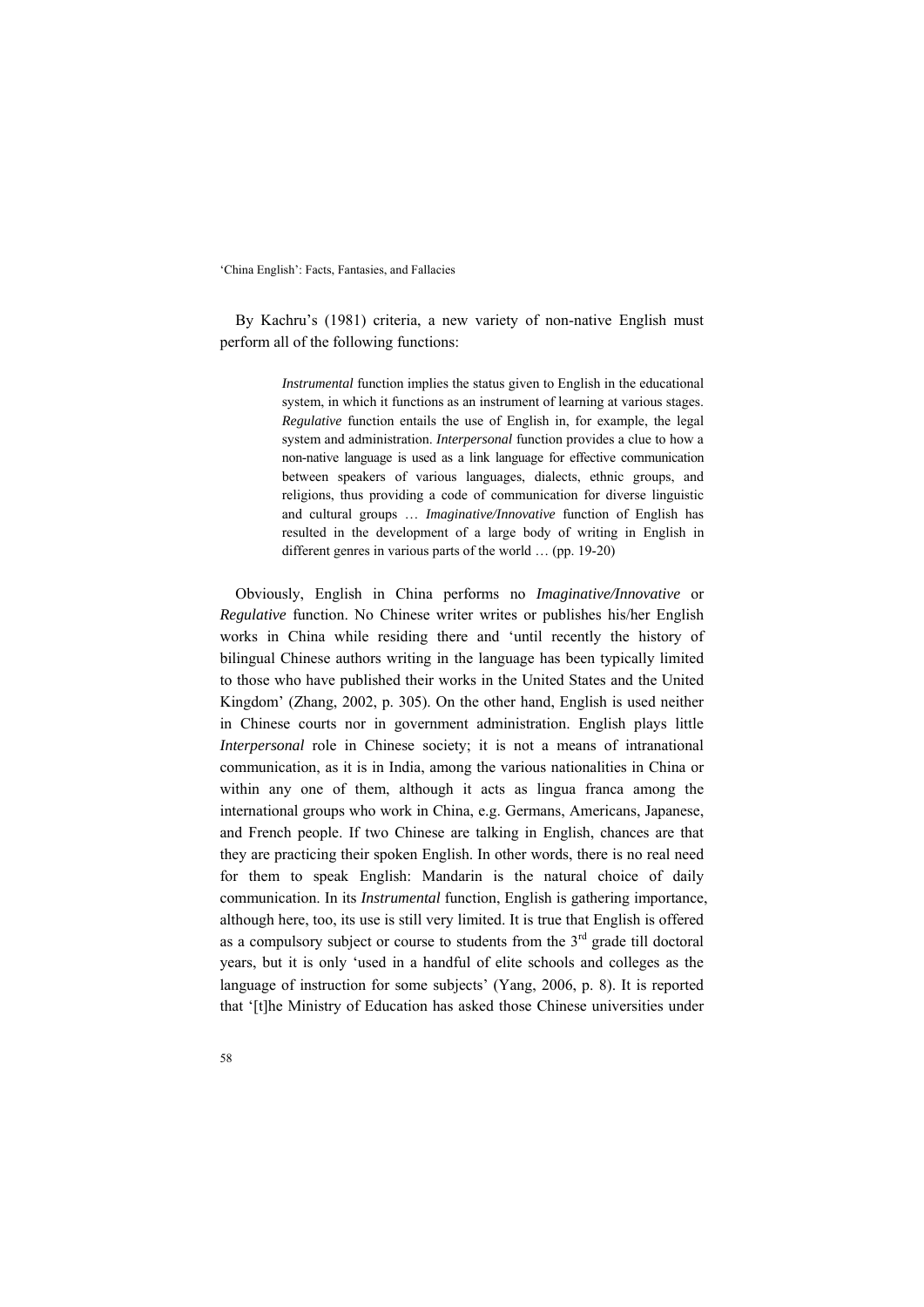its direct administration to use popular foreign (mainly English) textbooks and to conduct lectures in English' and 'expects 5-10% of the university courses to be taught in English within the next three years' (Jiang, 2003, p. 4). That looks encouraging, but even if the Ministry's expectation is fulfilled, it is a mere 5-10% of all the courses in the 75 higher institutions under its direct jurisdiction (Chinese Ministry of Education, 2008), which doesn't mean much compared with the 2334 universities and colleges in China as of 2008 (Chinese Ministry of Education, 2008).

The conclusion, then, is clear: Judging by Kachru's criteria, 'China English' is not yet a new variety, since, of the four functions, it performs only a very limited proportion of the *Instrumental*, much less of *Interpersonal*, and none of the *Regulative* or *Imaginative/Innovative*.

Llamzon's (1983) criteria consist of four 'essential features':

I − Ecological Features

Ecological features, (sic) refer to the linguistic environment in which the varieties, as transplanted Englishes, are found. …

II −Historical Features

The second feature that is common to the new varieties of English is their comparatively brief historical development from the parent variety… Strevens (1978) traces the genetic parents of new varieties of English to…British and American English varieties. This reflects the English varieties spoken by the former colonial masters of the new varieties of English. …

III − Sociolinguistic Features

The new varieties of English are characterized essentially by their domains of use… With *domains of use*, the most important are those of the home, friendship and recreation. …it is the home that gives rise to the native speakers of the new varieties of English. These native speakers provide the nucleus of the speech community which in turn maintains and supports its stability and continuity. …

VI − Cultural Features

There is a growing body of literature written in the new varieties of English… (pp. 100-105)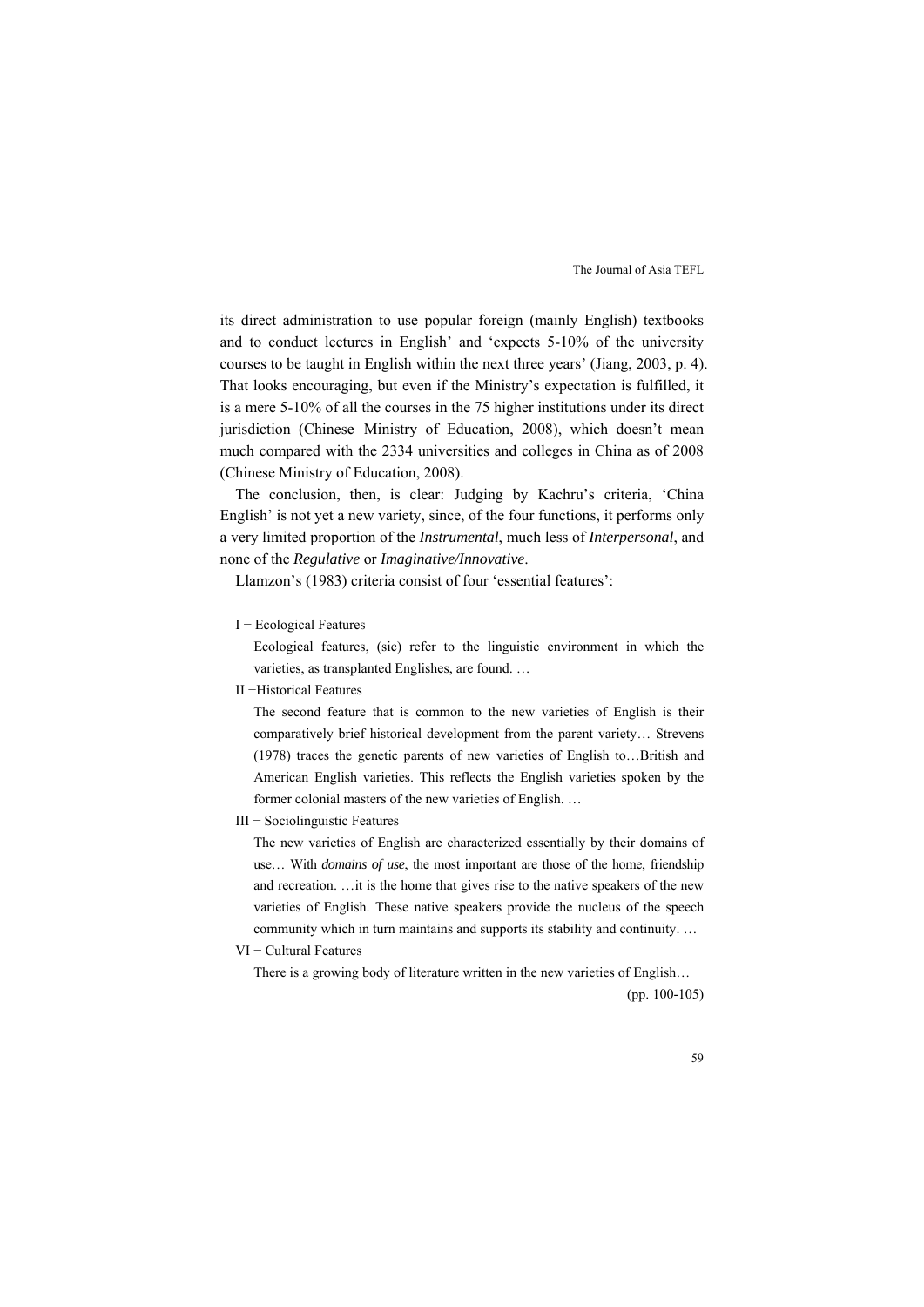Here Llamzon makes no mention of the use of English in education, in law, and in administration. His *Cultural Features* is the same as Kachru's *Imaginative/Innovative* function and his *Sociolinguistic Features* roughly covers Kachru's *Interpersonal* function, although with different emphasis. However, he brings up two new items, which should be examined to see whether English in China matches them. *Ecological Features* of a new variety of English lies in an essential condition, that is, a multilingual community in which native speakers of English using their mother tongue at home form the nucleus of the speech environment. True, there are tens and thousands of native speakers of English in China, yet their number is proportionately too small and too scattered and their stay in one place too brief to exert any tangible influence on the overwhelming Chinese populations around them. Lacking such a must, English in China cannot be designated a new variety in the true sense of the term. The other phenomenon Llamzon calls our attention to is *Historical Features*. Here whatever the length of time it takes for the new variety to develop from the parent variety, the defining characteristic is the colonial connection between them, a connection which English in China does not have with any of the Inner Circle varieties. To make a long story short, English in China does not conform to any of Llamzon's four criteria.

According to Butler (1997, cited in Bolton, 2003), a new variety of World English should meet the following five criteria:

- 1. 'A standard and recognizable pattern of pronunciation handed down from one generation to another';
- 2. 'Particular words and phrases which spring up usually to express key features of the physical and social environment and which are regarded as peculiar to the variety';
- 3. 'A history a sense that this variety of English is the way it is because of the history of the language community';
- 4. 'A literature written without apology in that variety of English'; and
- 5. 'Reference works dictionaries and style guides which show that people in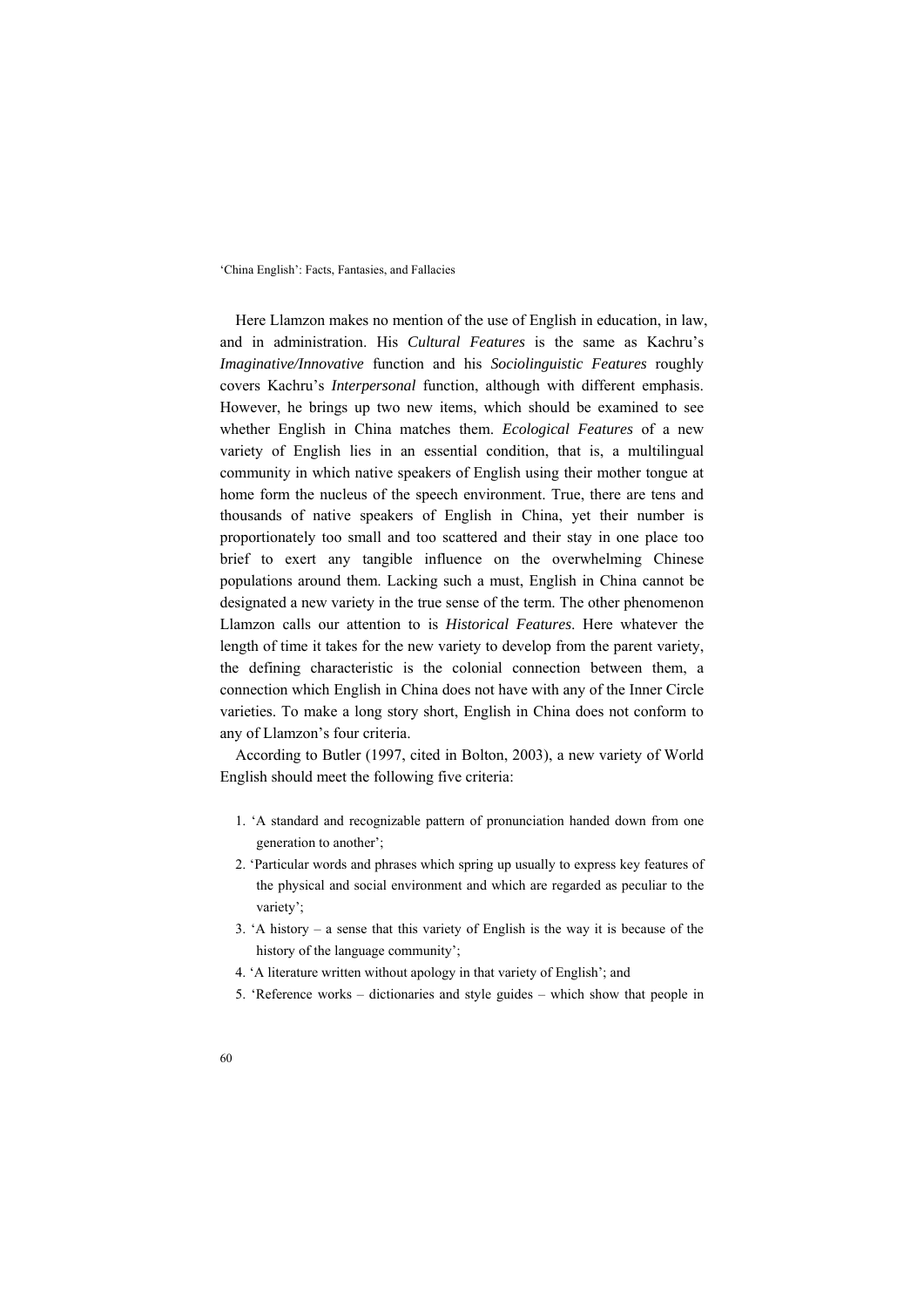that language community look to themselves, not some outside authority, to decide what is right and wrong in terms of how they speak and write their English.'

(pp. 46-47)

By this standard, English in China meets neither of the last two criteria however we see it. It appears to be able to touch the third and the first, but on closer scrutiny we find that it falls hopelessly short. English came to China with 'the first contact between British traders and the Chinese' in 1637 (Bolton, 2003, p. 126), and 'English education began officially in China in 1862' (Li, Zhang, & Liu, 1988, p. 15), as early as EFL in Europe, which 'was introduced into the schools in the course of the nineteenth century' (Essen, 1997, p. 95), but the current of English in China, with interruptions sometimes as long as decades, has never been so strong and stable as to grow into a variety. In other words, there is a 'history', but not the 'sense'. In terms of pronunciation, no recognizable and representative pattern has developed that can be handed down from one generation to another and applied to the whole country.

The only area where English in China seems to have something of its own is the lexical domain, e.g. expressions such as *open-door policy*, *microeconomic control system* (Cui, 2006), 'barefoot doctor', 'vegetable basket project' (Honna, 2006). But a few dozens of localized expressions alone do not make a new variety of English. If they did, a small ethnic village in Yunnan, a province in southwest China, would claim to have its own variety of English, as it, too, may have a number of 'key features of the physical and the social environment' that cannot be found anywhere else on the globe. Indigenized English words can contribute to the formation of a new variety only if the other more fundamental features are also present.

Other additional criteria have also been put forth. Kachru (1981), for example, proposes formal nativization in addition to functional nativization. Bolton (2003) suggests augmenting Llamzon's checklist by 'at least three other sets of features: *linguistic*, *attitudinal* and *political*' (p. 46). It's no good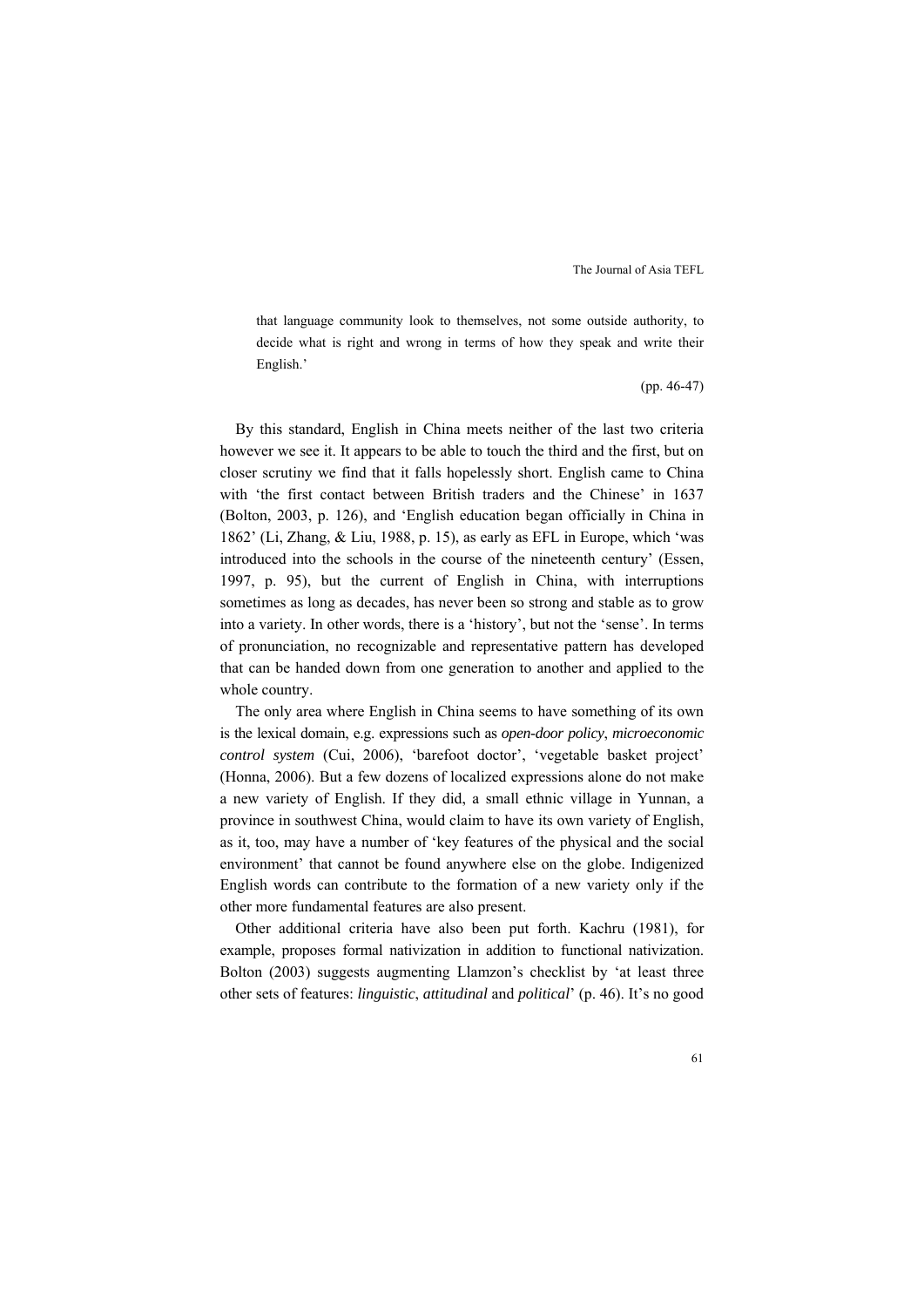examining them now. The more features we check, the less 'China English' will match them.

Some people might say, 'so what? China English may not be a developed variety now, but it will be in the future.' This brings us to the next question.

# **FANTASIES: Is 'China English' a Likely Development in Future?**

According to Hu (2005), 'China English is on its way to becoming another world variety, which will happen when it has been adequately described, codified and officially recognized' (p. 27). Similar views are voiced by others. Nothing, however, is farther from the truth. In the natural course of language development, English in China, as a foreign language in a country in the Expanding Circle (Crystal, 2003; Kachru, 1985), will not be 'officially recognized' as 'another world variety'. It is simply not moving in that direction.

It is risky to make any predictions concerning the future of China, where anything may happen. Speaking of English in China, however, I want to take a chance. In my opinion, 'China English', as a new variety that meets any one set of the criteria discussed above and is recognized by international English community, is not likely to become a reality in the foreseeable future. As we have seen, of all the standards we have just examined, English in China barely meets the easiest one, the one about localized expressions in Butler's checklist. What about the rest, which are much more fundamental and more difficult to satisfy? Take, for example, creative writing, which is required by all the three sets of criteria. According to Llamzon (1983, p. 104), 'The appearance of this body of literary works signals that the transplanted tree has finally reached maturity, and is now beginning to blossom and fruitify. It is one of the essential features of the new varieties of English, for these literary pieces help stabilize and at the same time illustrate the distinctive characteristics of these Englishes'. But writers do not appear in one day. 'In many Asian societies, including India, Singapore and the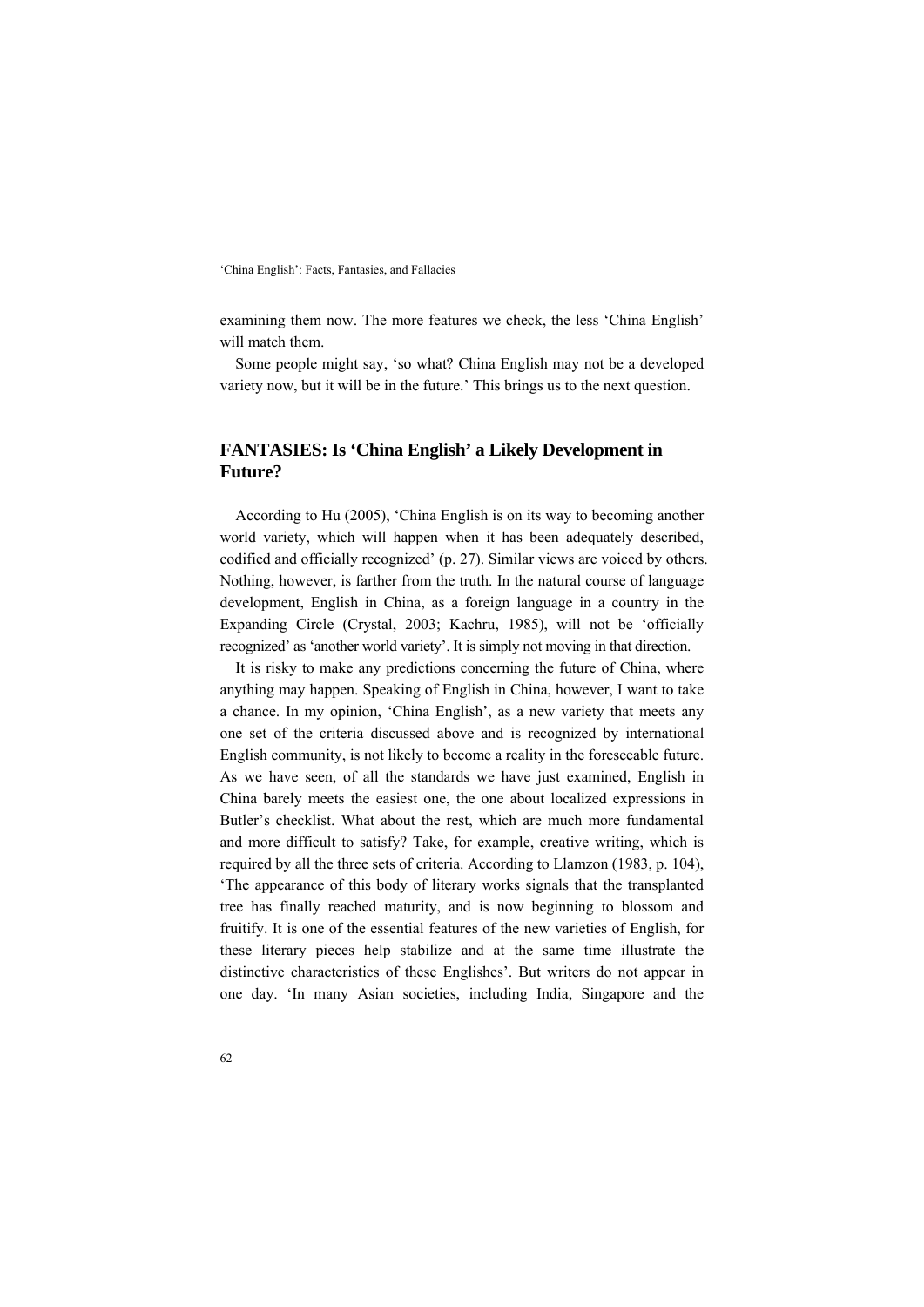Philippines, there is a body of creative writing in English that reaches back five decades or more' (Bolton, 2003, p. 6).

How long, then, will it take English in China to nurture its own group of writers? A few decades is simply not enough for China. As literary creation represents the highest stage of language development and signals linguistic maturity and complexity, how can it take place without the long existence of other primary conditions, such as a linguistic environment where English is daily and continuously used in such private domains as the home and friendship as well as in public spheres, e.g. in education, law, and administration? And how long does it take such a linguistic environment to evolve? How long, in short, does it take for a new variety of English to develop? When discussing the history of the new varieties of English, Llamzon (1983) calls it 'comparatively brief' in relation to the native varieties of the Inner Circle. How brief is it then?

According to Crystal (2003), South Asian English, which is spoken in India, Bangladesh, Pakistan, Sri Lanka, Nepal, and Bhutan, 'is only some two hundred years old' (p. 101); In Colonial Africa, the variety in Sierra Leone boasts of a history of almost two hundred years while the youngest of them, English in Zambia, is only 80 years old (pp. 102-103); In Southeast Asia, Singapore English is approaching two hundred years whereas Filipino English is barely one hundred years old (pp. 104-105); and Caribbean English is by far the oldest of them all, reaching back to the 'early years of American settlement' (pp. 92, 96, 344).

It must be noted that these calculations take the beginning of the colonial period of each country as the starting point, as colonization usually means the rapid increase in the number of native speakers moving into the colony and the dominant use of English in administration, law and education, enforced by the colonial regime, and include not only the colonial period but also a postcolonial period of varied lengths, but formal colonization is generally preceded by a period of trade, exploration, settlement, and other sorts of contact between the locals and the incoming native speakers of English, which can be seen as the preparatory stage in the development of a new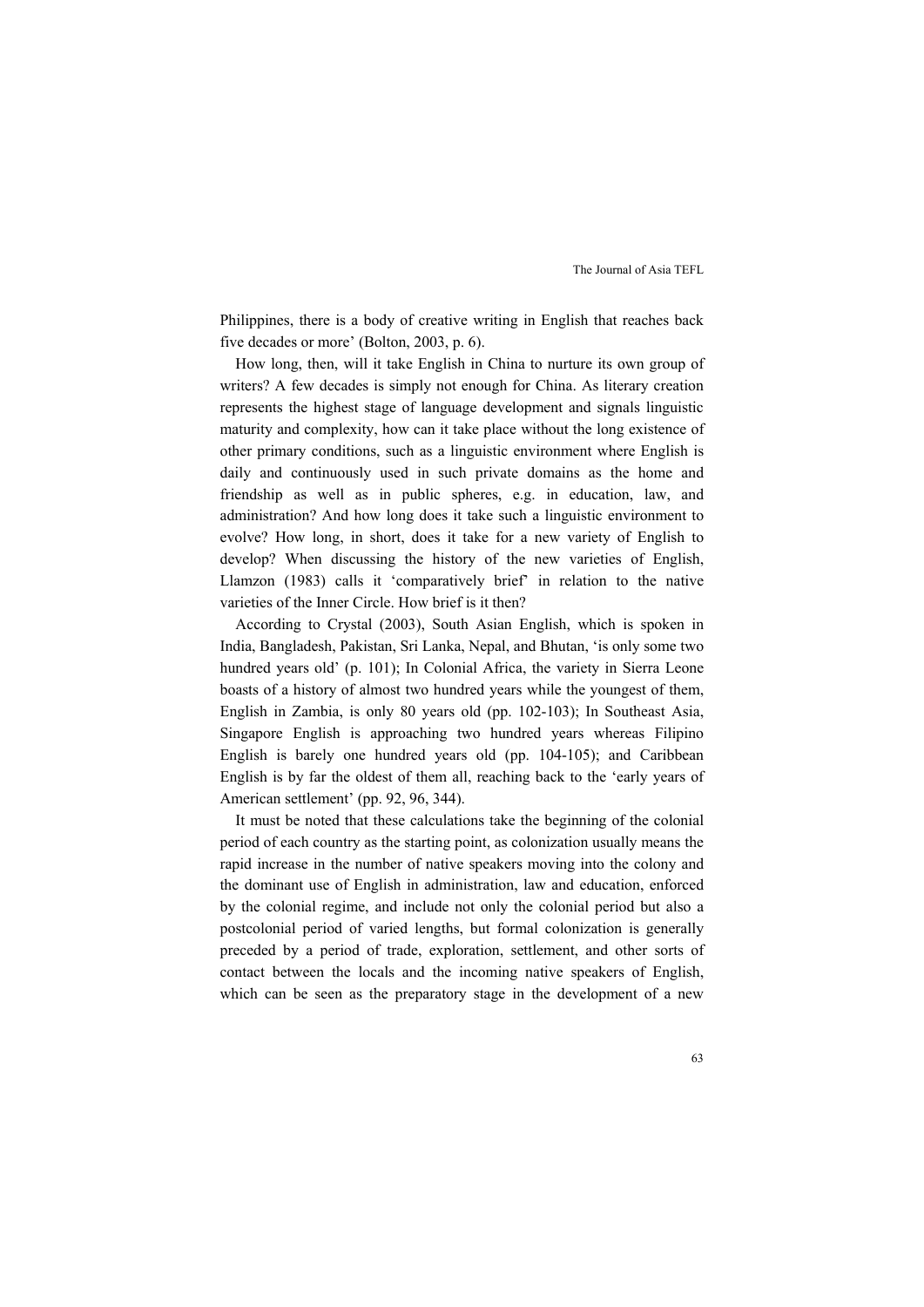variety of English. If we count in this pre-colonial phase, the development of a new variety may take as long as 400 years (as is the case of Caribbean English, starting from the arrival of the European settlers in the Americas) or even longer, e.g. Ireland. Graphically, the route map of a new variety of English, as is exemplified by the Outer Circle, is as follows:

| pre-colonial                 | colonial                                 | and                                        | postcolonial |                       |
|------------------------------|------------------------------------------|--------------------------------------------|--------------|-----------------------|
| invasion,                    | development of                           | bilingualism or                            |              | reference recognition |
| exploration.                 | native                                   | multilingualism,                           | books        |                       |
| trade, EFL                   |                                          | English community, interpersonal function, |              |                       |
| status, sporadic             | official status:                         | imaginative function.                      |              |                       |
| contact                      | regulative function, formal nativization |                                            |              |                       |
| between English instrumental |                                          |                                            |              |                       |
| speakers and                 | function                                 |                                            |              |                       |
| locals                       |                                          |                                            |              |                       |

Where would 'China English' fit in? No other place would be more suitable than the 'pre-colonial' stage, although it is now taking up a slight part of the 'instrumental function': it is being used as the medium of instruction and learning for a few subjects in a few prestigious universities in China. It has been pointed out that 'China English' is 'still in its infancy' (Yang, 2006, p. 3), a remark that may irritate the ardent exponents of 'China English'. But such a conclusion is as close to the truth as any conclusion can be. Similarly, after a careful study of Kachru's (1983, pp. 39-40) 'four stages' of the development of non-varieties of English, Kirkpatrick and Xu (2002) argue that 'China English is slowly moving towards phase two' (p. 270), which is as good as saying that it is still in the first stage, as the feature of phase two, 'extensive diffusion of bilingualism in English' (Kachru, 1983, p. 40) in China, is nowhere to be seen yet.

Never will it be, probably. Because, as shown in the above table, the new varieties of English recognized so far invariably have a history of colonialism behind them, a fact acknowledged, if not loudly, by Western scholars, but unanimously and consistently ignored by supporters of 'China English'. Just look again at the essential features prescribed by Llamzon (cited above) and imagine: One day in China, there will be about 56 million native speakers of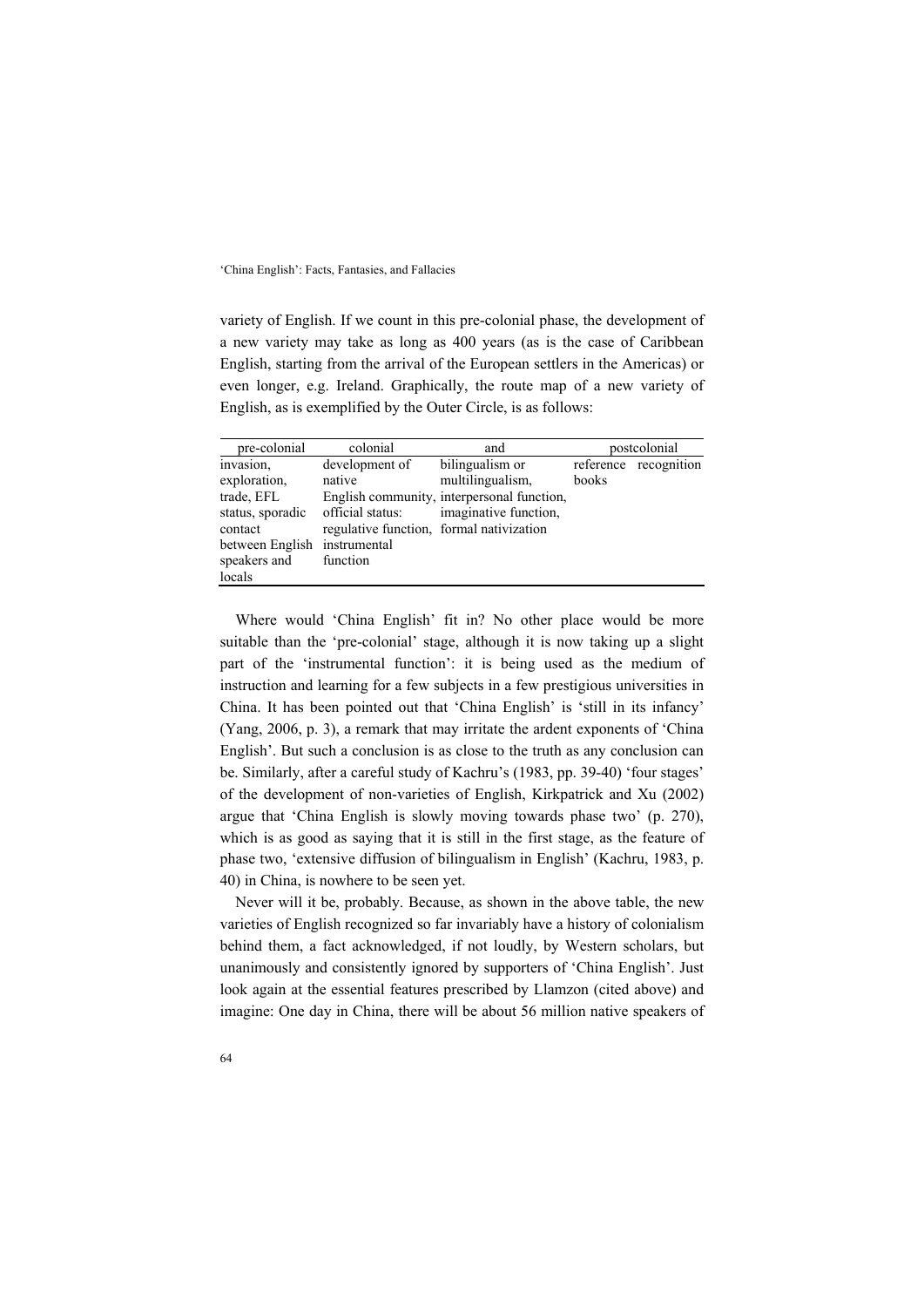English, namely, 4.3% of the present population, permanently residing in China, functioning as the nucleus of a bilingual or multilingual speech community, whereas now there are only two hundred thousand (Sun, 2004), scattered all over China and migrating from one place to another, making it impossible for a stable and sizable English environment to take shape. 4.3% is the percentage in Singapore in 1953, 'but the figure is probably larger today' (Llamzon, 1983, p. 102). Imagine: Some day in China, 51% of the students will claim that they speak English at home, as their counterparts in the Philippines did back in 1972 (ibid.), while now 'English is yet to find its way into the average Chinese household', although a 'huge English-knowing population of 200-350 million has been estimated (Yang, 2006). Imagine: One day in China, Chinese writers will do what their counterparts in the Outer Circle countries have been doing for decades, composing fiction, drama and poetry in English and creating their own English canon, even though they are unable to do it now.

These are some of the things English in China must have completed before it can be accepted as a new variety. Are they obtainable? Yes, although it would take much longer than any of the existing new varieties, given the diversity of Chinese dialects and ethnic languages, the variety of local cultures, and the sheer magnitude of the population. But it is possible only if through nativization. Yet nativization cannot take place without colonization, which is the key link in the chain. If a country of the Expanding Circle desires its EFL to be recognized as a new variety, it has to go, as those of the Outer Circle have, through the process of colonization by Britain or America (in the case of the Philippines), whatever that means.

The point now is clear: It is not the length of time, but the nature of history, that determines and defines the development and classification of the English language. Without the overwhelming impact of colonization, English remains a foreign language in a country however long it has been used there. It is in this light that I am confident that English in China is unlikely to become a new variety, as Indian English, or any other new English, for that matter, has.

People might suggest sidestepping colonization to reach the goal of lifting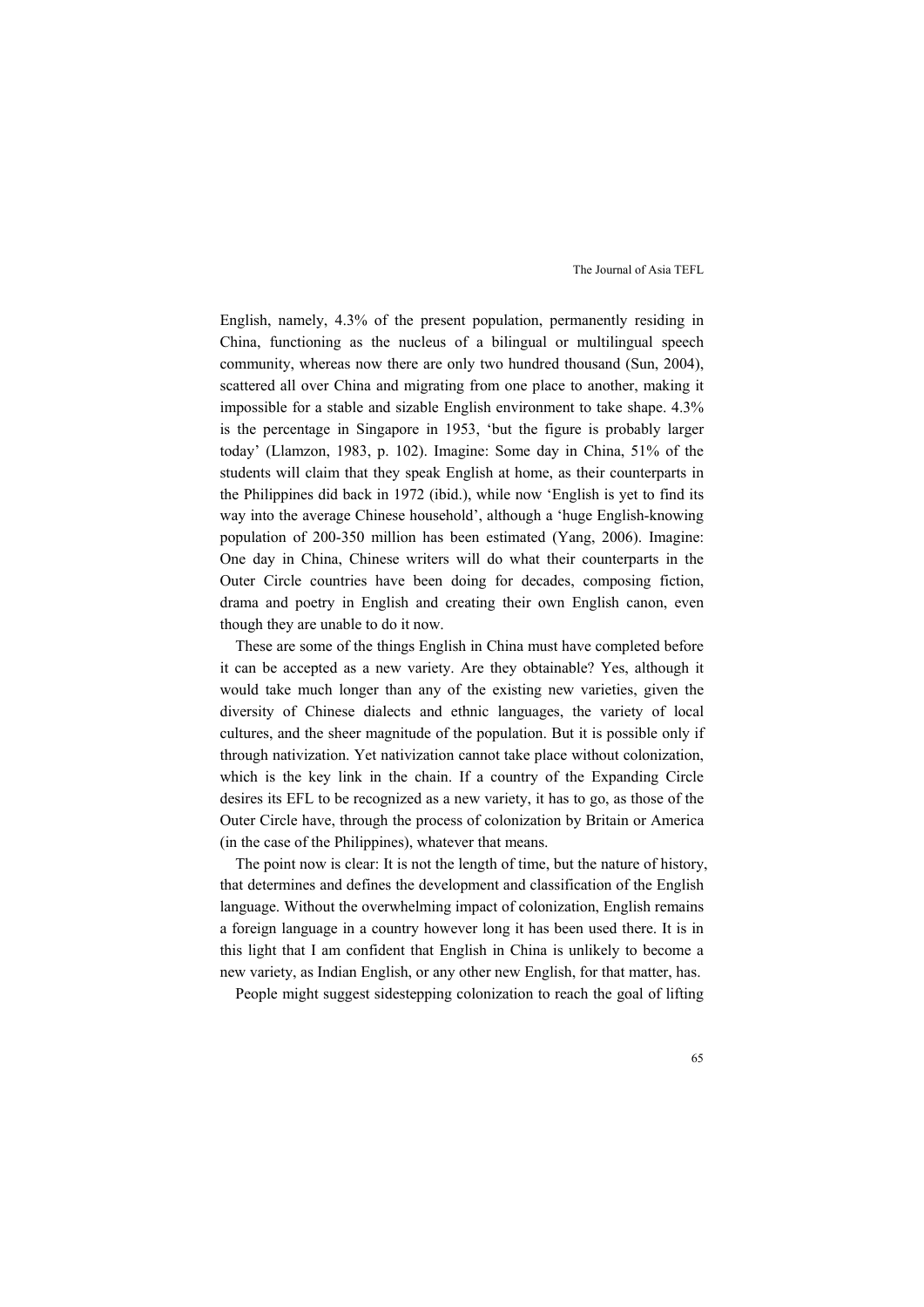EFL in China to an ESL position and then to the status of a new variety. It is possible, for sure, although no nation in the Expanding Circle has done it yet or is willing to do it. If it is a desirable thing, why don't countries of the European Continent, whose EFL is generally much more developed than in China, rush to embrace it?

### **FALLACIES: Is 'China English' Desirable?**

One of the major arguments presented by promoters of 'China English' is that English in China is mainly used by the Chinese to communicate among themselves and with other Asians (Hu, 2004; Kirkpatrick & Xu, 2002). Another is that 'speakers of Asian languages, who have a closer cultural and sometimes linguistic affinity with each other, will have greater ease of communication relying on their own varieties rather than on an alien form' (Hu, 2005, p. 30), or, more specifically, 'other countries in Asia may find that China English is more useful to them, politically, economically and culturally, than other varieties, as it reflects more accurately their needs, both culturally and in business' (Hu, 2004, p. 28). Based on these assumptions, some conclude that 'Chinese learners should … be learning "China English"' (ibid., p. 26).

We will examine the assumptions by asking a few questions. First, can anyone tell the reader why Chinese people need to speak English 'among themselves'? Language use, unless imposed, arises out of needs. English in China is a foreign language and, as such, it 'is not used for communication needs internal to a community' (Truchot, 1997, p. 65). In other words, in China, 'the use of English is clearly determined by international purposes' (ibid.), e.g. diplomacy, doing business or carrying out academic exchanges with the outside, research or study abroad, employment in joint ventures or international companies, immigration, etc. In short, we learn English chiefly to communicate with English speakers of other countries, not to talk among ourselves.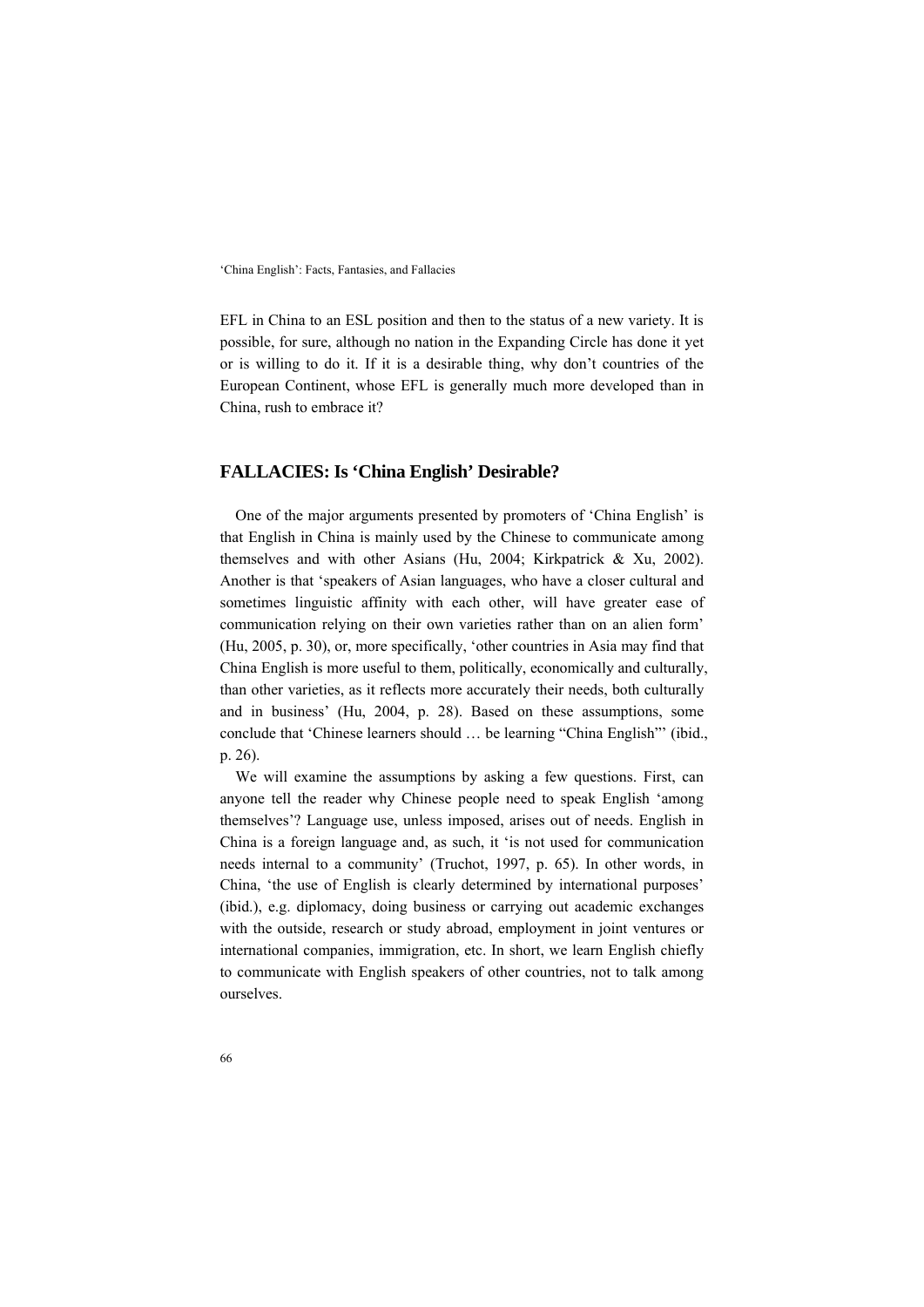Second, is there any evidence that 'Asians will have a greater ease of communication relying on their own varieties rather than on an alien form' (Hu, 2005, p. 30)? When a Cantonese and a Shanghailander start a conversation, will they communicate better by speaking Putonghua, albeit with an accent, or by sticking to their own dialects? The answer to these questions is obvious. By analogy, when, say, a Japanese meets an Iranian, which will ensure the 'greater ease of communication', each speaking his own variety of English or both speaking Standard English (by which I mean British or American English), even if it may be only near-native? I often hear friends or colleagues complain of the opaqueness of Indian English. And an Indian scientist may very well complain that his Chinese visitor's English is hard to understand. The point is that, 'China English', just like any other Englishes in Asia, cannot serve as a regional medium of communication as effectively as Standard English, the 'alien form'.

Third, would 'China English' work well outside Asia? Probably not, as evidence shows that 'it may cause misunderstanding when used with Anglo native speakers' (Kirkpatrick & Xu, 2002, p. 274). That suggests that when speaking to people from the Inner Circle, Standard English is a more useful means of communication. 'China English', as can be seen, will function as an unnecessary means of intranational communication, but fail to perform where it is needed most: in regional and international communication. Standard English, however, can do all these things well.

It is clear, then, that the suggestion of teaching 'China English' to Chinese learners is highly questionable. If we make them learn 'China English' as a compulsory subject, we would have to teach them Standard English as well, because the former has no practical use and the latter is what they really need. This would mean pedagogical chaos, a huge waste of resources, and a decline in students' English proficiency. But if we teach them Standard English from the start, we needn't bother about 'China English' at all. The necessity of teaching 'China English', therefore, is ruled out.

Proponents of 'China English', however, do not see it this way. For some, the indigenization of English in China is the only desirable development,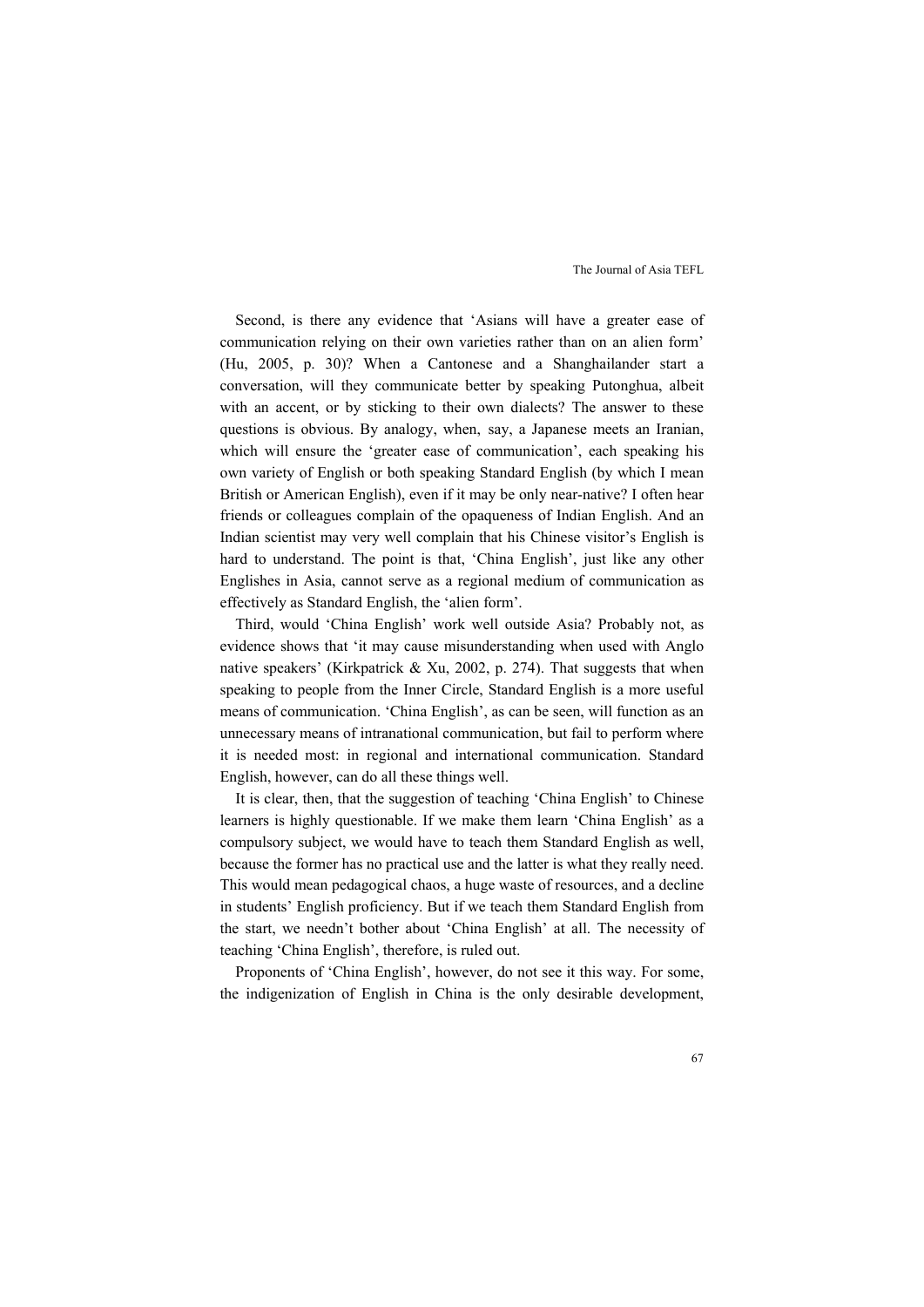whatever the cost; anything less seems to be a betrayal. One fervent exponent, for instance, not only looks forward to the day when 'Chinese people take pride in what will have become their second national language' (Hu, 2005, p. 38; cf. Niu & Wolff, 2003b, p. 35), but also draws a parallel between 'China English' and Hiberno-English (Hu, 2004, p. 29) and has the following shocking comment to make:

> Interestingly, although English is spoken as the first language in Ireland by 98% of the population, Irish still remains, along with English, one of the two national languages. There is no reason why China English should not also find its way from the Expanding to the Inner Circle in the course of time. It took Ireland only half a century to do so. (ibid.)

I do not think she means what she says. A few things in this quotation must be discussed here. First of all, English, constitutionally at least, is neither the first language nor a national language in Ireland, as Hu claims it is. According to the *Constitution of Ireland*,

- 1. Irish language as the national language is the first official language.
- 2. The English language is recognized as a second official language. (Article 8)

Secondly, English in Ireland has needed much longer than 'only half a century' to develop into what it is today. A little knowledge of history will throw light on the evolution of Hiberno-English. 'Ireland was the first of the overseas English-speaking colonies, and there has been some 800 years of continuous contact between the two nations' (Crystal, 2003, p. 336). Specifically, 'the history of English involvement in Gaelic-speaking Ireland dates from  $12<sup>th</sup>$  century, when the country was invaded by Anglo-Norman knights, and English rule was imposed by Henry II' (ibid.). From the early  $16<sup>th</sup>$  century, British colonialists imposed English on Ireland and relegated Irish 'beyond the pale' (Phillipson, 2000, p. 19), which means reducing it to the status of a barbarous language. In the mid-19<sup>th</sup> century, English became the dominant language and 'Gaelic was avoided in the home and became a reason for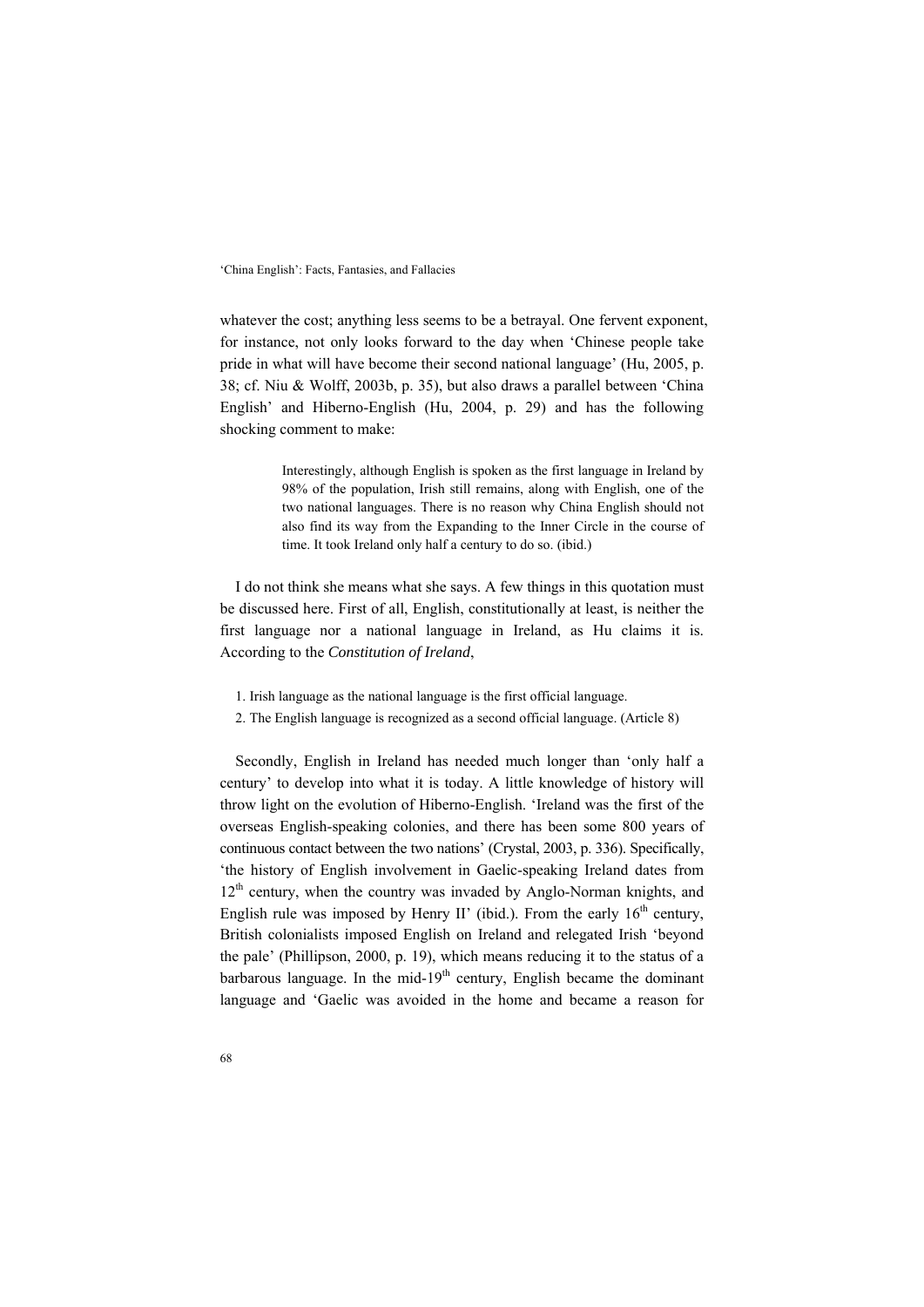punishment if children were heard to use it in schools' (Crystal, 2003, p. 336). As a result, Gaelic, the native language of the Irish people, is now verging on extinction, and barely maintains its status as the national language through government action. Does Hu (quoted above) really think this is an 'interesting' result? Does she still want to suggest that China follow the example of Ireland so that English would be made our 'second national language', spoken by 98% of the Chinese people, whereas the Chinese language will be used by a mere 2 percent in the rural areas?

Thirdly, it should be seen from the above analysis that there is no parallel to be drawn, historically or categorically, between 'China English' and Hiberno-English, as it is assumed (Hu, 2004, p. 29) there is. Ireland by nature is not a country of the Inner Circle, where, according to Kachru, English is 'the primary language' (1985, p. 12) or 'used primarily as a native language' (1981, p. 15). It belongs to the Outer Circle, where English is nativized as a second language. English in China, however, exists in the Expanding Circle, maintaining the status of a foreign language. Truchot (1997) rightly points out that the main difference between the Outer Circle and the Expanding Circle 'is qualitative'. Indeed, the same is true between the Outer Circle and the Inner Circle. As a result, mobility between any two of them would involve change of kind, not just of degree.

Fourthly, even if we treat Hiberno-English as an Inner Circle variety, as some (Crystal, 2003; Hu, 2004) do, it has got there from the Outer Circle, not from the Expanding Circle, where 'China English' belongs. If 'China English' is to enter the Inner Circle, it must cross two qualitative borders, namely, from a foreign language to an indigenized second language to a national language. It is like a foreigner seeking to become a member of, say, Britain's House of Lords without becoming a British citizen first. Even if he chose to do it by going through all stages one by one, he would have lost his former identity – his nationality, language, and culture – by the time he reached there. This is what would happen if 'China English' really moved from the Expanding Circle to the Inner Circle, as Hu (ibid.) suggests. Advocates of 'China English' may argue that English in China can develop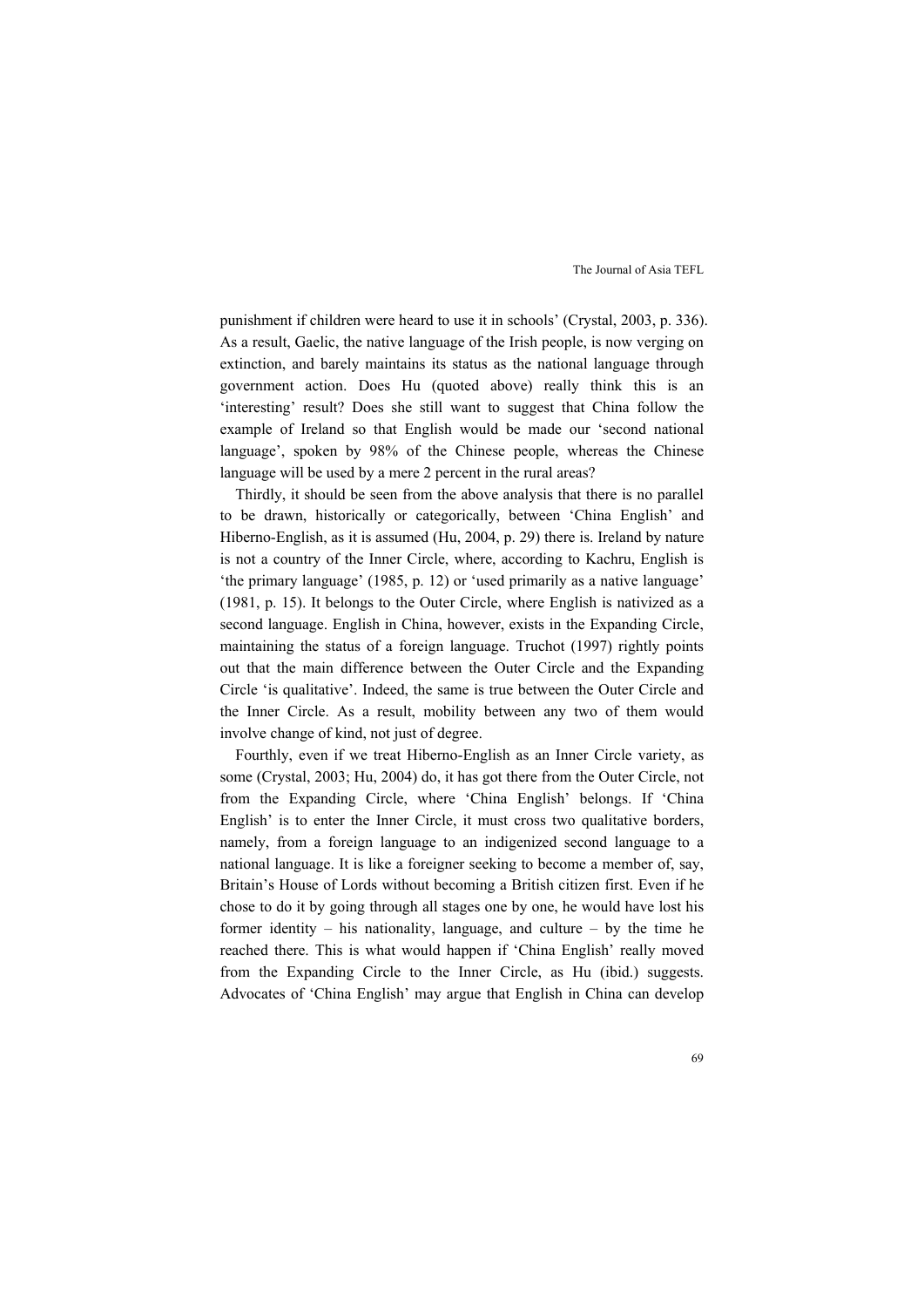into a new variety without undergoing colonization and without marginalizing Chinese language and culture. In other words, let us do it ourselves and do it well by avoiding bad effects. Well and good. Whoever does it, the process must be the same, if a new variety of English is the goal. Nativization, both of forms and functions, is indispensable. We shall start by inviting millions of native speakers of English to settle in our cities, so that they can form authentic English centers for and interact with the much larger surrounding Chinese communities. Secondly, we will make English, along with Mandarin, an official language and use it in the legal system, civil service, parliament, primary, secondary and tertiary education, the armed forces, the media, and tourism.

Those are the things that the Outer Circle countries, where English has been recognized as new varieties, have been engaged in. We have to do them because we want to ensure that our people use and are exposed to English as much as possible. School subjects in both primary and secondary schools will be taught in English, just as they are in Kenya, Uganda, Zambia, Malawi and Zimbabwe (Crystal, 2003). University education will no longer be offered in Chinese and is only available through the medium of English, as is the case in Singapore (Phillipson, 2000, p. 29). People must speak English when they have to deal with civil servants, have legal matters settled, see the doctor, go shopping, etc., or they may fail to get things done. They read English newspapers and magazines and watch English TV programs everyday. They frequently speak to the native speakers of English in the neighborhood. Then some of them start to speak English at home. If this goes on long enough, writers will try their hand at writing in English, and localized patterns of pronunciation and syntax as well as lexical features will emerge and stabilize and become distinctive and recognizable. Now English in China has transformed into 'China English', a nativized variety that stands on its own.

Wait a minute. What about Chinese? Let's try to imagine what will have happened to Chinese. Nominally, Chinese is still the national language, but it is losing ground to English on all fronts. At schools of all levels, Chinese is only spoken in Chinese language classes, not in other classes, which are all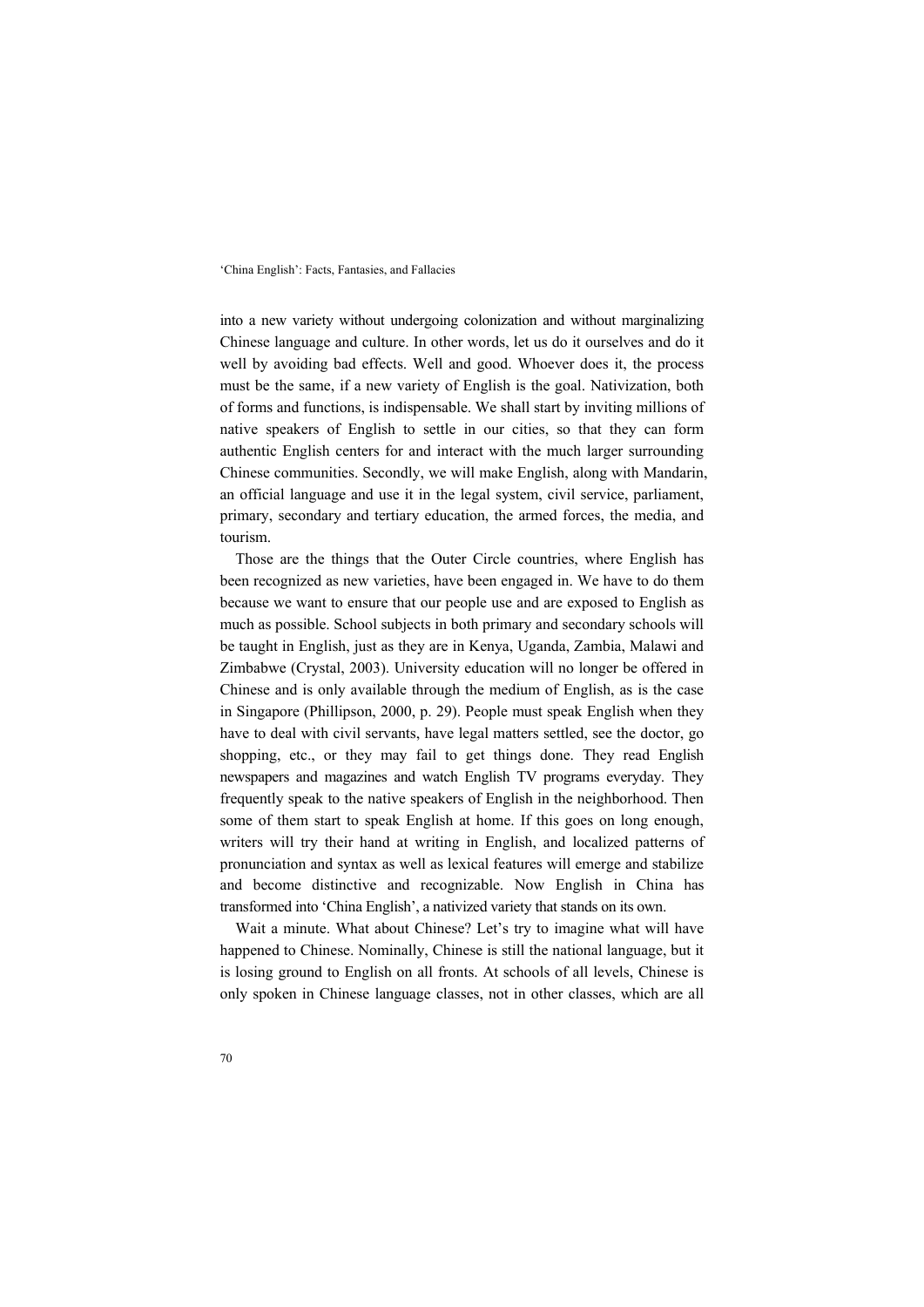offered in English. In both public and private domains, English is preferred over Chinese. In high society, those who speak Chinese are ridiculed as 'uncivilized' and 'rustic'. In some rural areas, uneducated people still use Chinese, but they are agonized and humiliated when the children come from school and complain of the lack of English atmosphere at home. This is not false alarm. History indicates that '[t]he advance of English ... has invariably been at the expense of other languages' (Phillipson, 2000, p. 17). How about Chinese culture? With language gone, how could culture remain? In what is known as the Sapir-Whorf hypothesis, Whorf says, 'We cut nature up, organize it into concepts, and ascribe significance as we do, largely because we are parties to an agreement to organize it in this way – an agreement that holds through our speech community and is codified in the patterns of our language' (cited in Brown, 1980). Now that we, as a nation, have turned to English, we have to subscribe to its way of thinking and give up our way of 'cutting nature up'. Thus writers writing in Chinese find themselves shunned by both publishers and readers. All traditional Chinese drama, including Peking Opera, has become a thing of the past. Traditional Chinese medicine is thoroughly done away with.

At this point, with the overall Anglicization or Americanization of Chinese society, we have done by ourselves what the British once did in India, that is, in T. B. Macaulay's words, to cultivate 'a class of persons, Indian in blood and color, English in taste, in opinion, in morals and in intellect' ('Minute', 1835), a strategy which was to be applied to the other colonies of the British Empire (cf. Phillipson, 2000). Now our people, middle and upper classes in particular, have shaped themselves, by self-colonization, into a class of persons, Chinese in blood and color, English in taste, in opinion, in morals and in intellect. Is there still a nation called 'Chinese'? Definitely not. A nation is characterized by its language and culture. When language and culture are gone, so is the nation. We've turned ourselves into 'banana people', that is, 'yellow on the outside, but white on the inside', on our own land. I believe that the advocates of 'China English' do not wish to see such a consequence.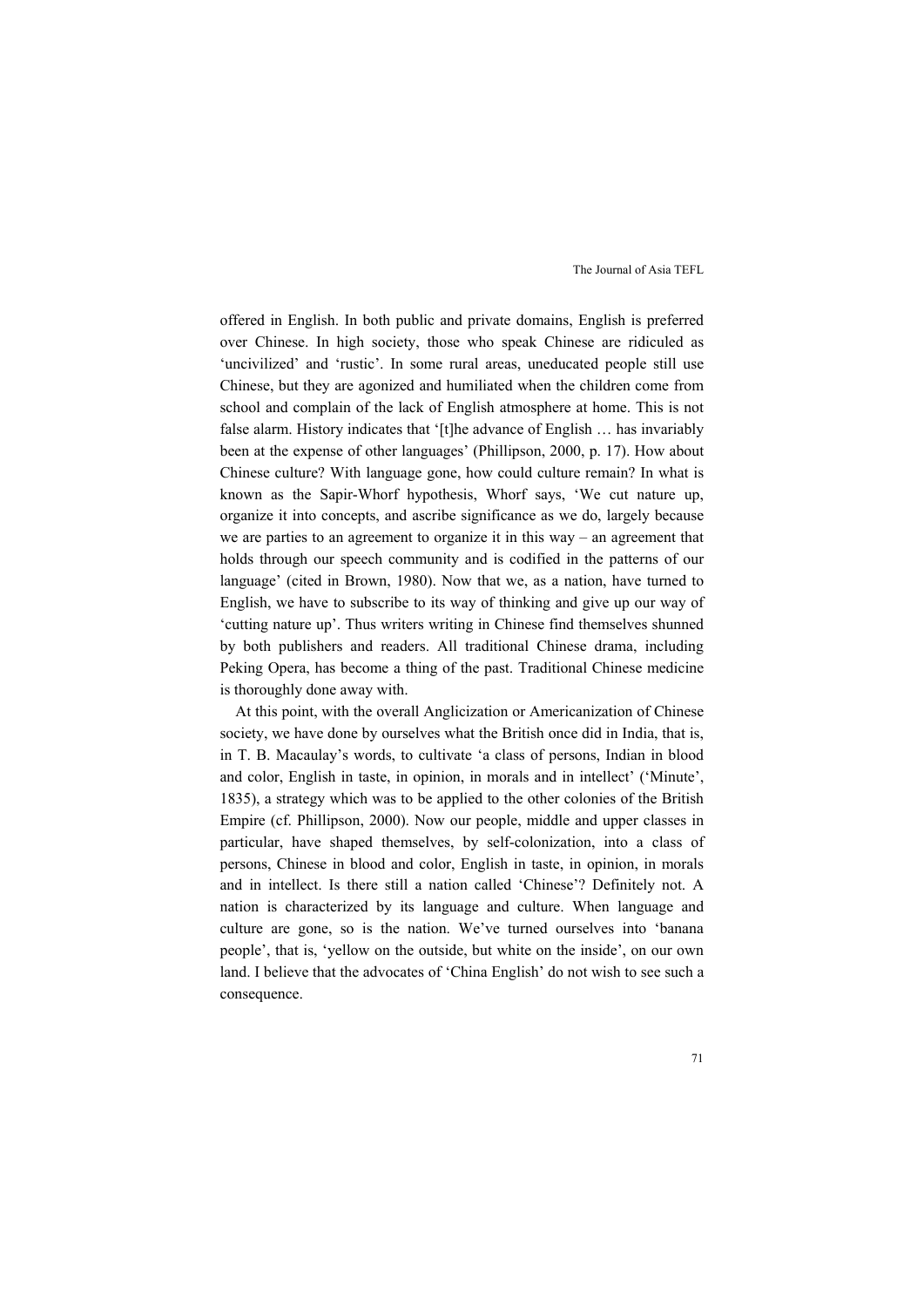### **CONCLUSION**

I shall now come down to the bottom line. By Kachru's (1985) taxonomy of three concentric circles, English in China belongs to the Expanding Circle, where English functions primarily as a foreign language. To my knowledge, no government in this circle is interested in making English its official language or aiming at nativizing it in its language policy, even though English there may be assuming some of the functions of a second language, as is the case in 'Belgium and Switzerland where it tends to be used for intranational communication as well' (Truchot, 1997, p. 65) or in the Netherlands and Scandinavia, where there is a risk of what Tom McArthur (2003, p. 58) terms 'the Scotlandization of northern Europe'. The reason is that officialization and nativization of English entail the marginalization and detriment of the native language(s) and culture(s), a step that former colonialists were not reluctant to take, but a risk too big for any responsible national government to venture on its own initiative.

While people in the West are alert that '[b]y 2050, the "let them learn English" attitude typical in the US and Britain may have become "let them learn Mandarin",' and that 'English will cease to be the single world language and will have to share the stage with Chinese, or revert to being a merely regional linguistic power' (Smith, 2005, p. 62), how come that some Chinese teachers of English so passionately propose to change EFL in China to ESL or even ENL? Do they 'not yet realize the reality that the emerging China has the immediate clout to demand that those desiring to do business in China or with China should learn Mandarin, rather than expect 1.3 billion Chinese to learn English?" (Niu & Wolff, 2003, p. 11) In the final analysis, "If China is to maintain its national sovereignty, must it not also maintain the use of Mandarin as its vehicle of international communication with the rest of the world?" (ibid.) Tom McArthur (2005) calls the proposal of a European English 'eccentricity' (p. 63). I would give a different epithet to all the enthusiasm for 'China English': absurdity.

As a teacher of English, I love the language and its treasure of great canons.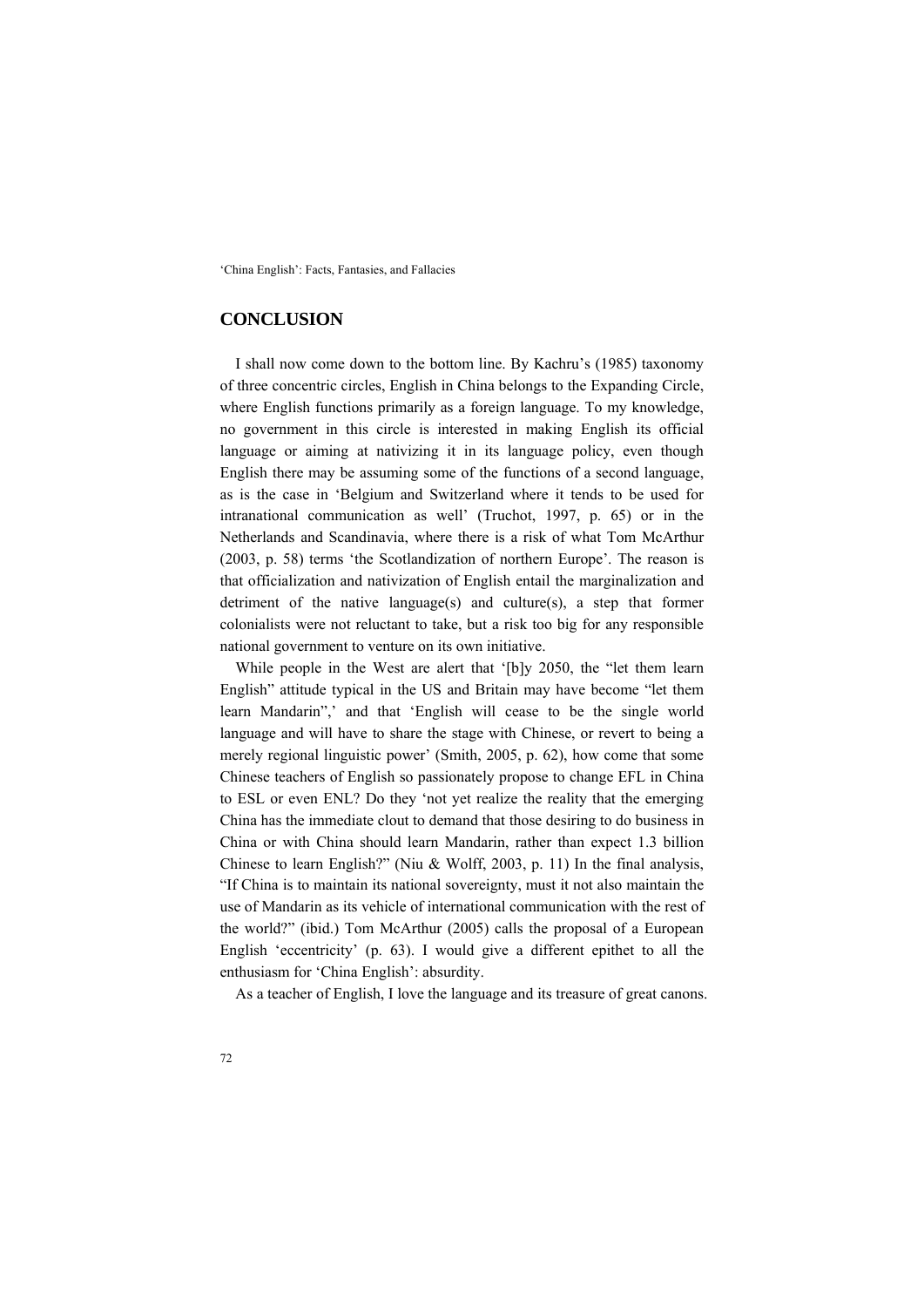I will, as I have been doing, teach my students Standard English as I know it and encourage them to master the language so that they can enjoy and learn from Western cultural heritage and help revive and enhance Chinese civilization while retaining their own identity by learning and using Chinese well, because 'national identity is tied directly to the preservation of the native language' (Niu & Wolff, 2003, p. 11). The EFL cause in China will continue to prosper, but that has nothing to do with 'China English' as a nativized variety, which, as I have tried to prove, is unreal, unattainable, and undesirable.

### **THE AUTHOR**

*Changyin Li* is a professor of English in the School of Foreign Languages and Literature, Yunnan Normal University, Kunming, China. His current research interest covers postcolonial literature and cultural studies. His recent publications include *Herman Melville in China* (2004), *A Critique of Braj B. Kachru's Model of Three Concentric Circles* (2008), and *Translation and Historical Context* (2008).

Email: changyin\_li@yahoo.com.cn

#### **REFERENCES**

- Bolton, K. (2003). *Chinese Englishes: A sociolinguistic history*. Cambridge: Cambridge University Press.
- Brown, H. D. (1980). Learning a second culture. In J. M. Valdes (Ed.), *Culture bound: Bridging the cultural gap in language teaching* (pp. 33-48). Cambridge: Cambridge University Press.
- *Constitution of Ireland*. (1937). Retrieved February 5, 2007, from the World Wide Web: http://www.oefre.unibe.ch/law/ icl/ei00000\_.html.
- Crystal, D. (2003). *The Cambridge encyclopedia of the English language*. Cambridge: Cambridge University Press.
- Cui, X. (2006). An understanding of "China English" and the learning and use of the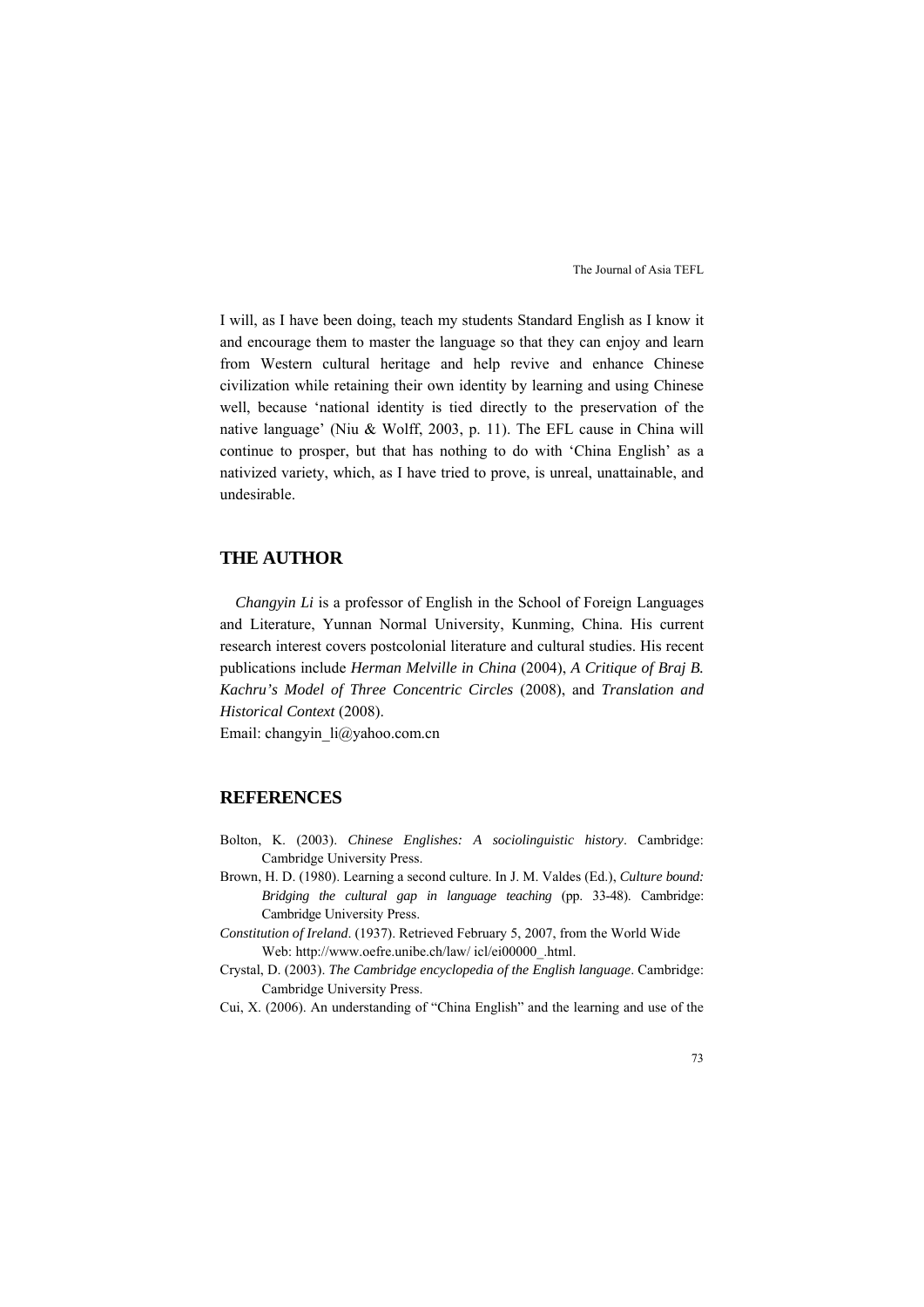English language in China. *English Today, 22*(4), 40-43.

- Essen, A. V. (1997). English in mainland Europe A Dutch perspective. *World Englishes,* 16(1), 95-103.
- Honna, N. (2006). East Asian Englishes. In B. B. Kachru, Y. Kachru, & C. L. Nelson, (Eds.), *The handbook of world Englishes* (pp. 114-129). Oxford: Blackwell Publishing.
- Hu, X. (2004). Why China English should stand alongside British, American, and the other "world Englishes". *English Today, 20*(2), 26-33.
- —. (2005). China English, at home and in the world. *English Today, 21*(3), 27-38.
- Jiang, Y. (2003). English as a Chinese language. *English Today, 19*(2), 3-8.
- Kachru, B. B. (1981). The pragmatics of non-native varieties of English. In L. E. Smith, (Ed.), *English for cross-cultural communication* (pp.15-39). London: The Macmillan Press Ltd.
- —. (1983). *The other tonguwe: English across cultures*. Oxford: Pergamon Institute of English.
- —. (1985). Standards, codification and sociolinguistic realism: The English language in the outer circle. In R. Quirk & H. G. Widdowson, (Eds.), *English in the world: Teaching and learning the language and literatures* (pp. 11-30). Cambridge: Cambridge University Press.
- —. (1986). *The alchemy of English*. Oxford: Pergamon Press Ltd.
- Kirkpatrick, A., & Xu, Z. (2002). Chinese pragmatic norms and "China English". *World Englishes, 21*(2), 269-279.
- Li, L., Zhang, R., & Liu, L. (1988). *Zhongguo yingyu jiaoxue shi*. [*A history of English teaching in China*]. Shanghai: Shanghai Foreign Language Education Press.
- Llamzon, T. A. (1983). Essential features of new varieties of English. In R. B. Noss, (Ed.), *Varieties of English in Southeast Asia* (pp. 92-109). Singapore: Regional Language Center.
- McArthur, T. (2003). World English, Euro-English, Nordic English? *English Today, 19*(1), 54-58.
- —. (2005). Teaching and using English in Hong Kong, China, and the world. *English Today, 21*(4), 61-64.
- —. (2006). Comment: China syndrome? *English Today, 22*(2), 2.

Macaulay, T. B. (1835). Minute. In M. S. Thirumalai, *Lord Macaulay, the man who started it all and his Minute*. Retrieved January 30, 2007, from the World

Wide Web: http://www.languageinindia.com/april2003/macaulay.html#minute. Ministry of Education. (2008). Quanguo putong gaoxiao mingdan. [List of institutions of higher education in China]. Retrieved September 12, 2008, from the World